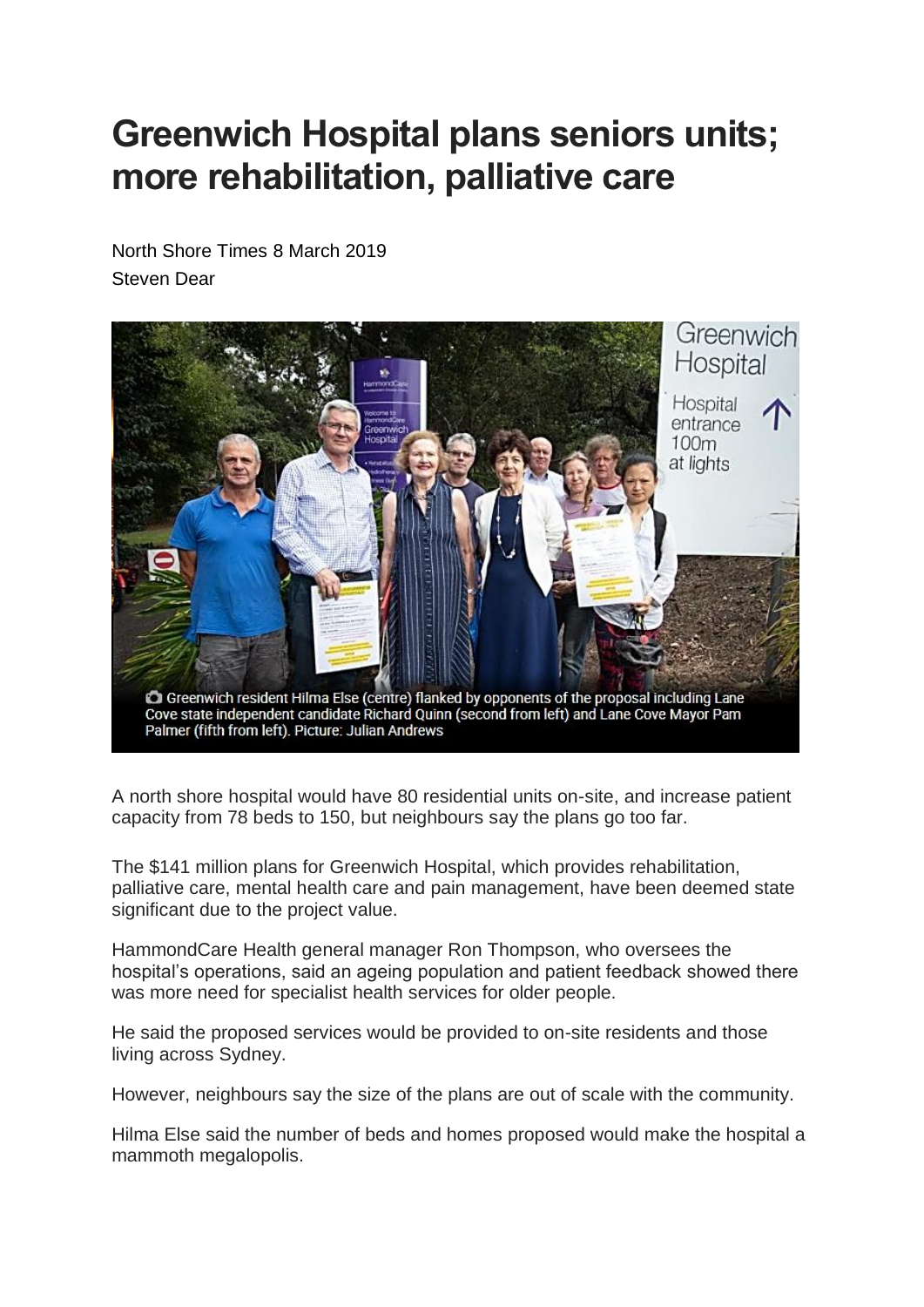She feared the roads around the hospital, River Rd and St Vincents Rd, would become congested.

"River Rd and St Vincents Rd will become undriveable," she said.



Artist's impression of the planned Greenwich Hospital. Picture: HammondCare



A diagram of how the proposed Greenwich Hospital would be arranged.

Mr Thompson said unlike the current hospital, the redevelopment would use underground parking to reduce bulk and scale.

The number of parking spaces proposed was more than the statutory requirement, he said, and would ensure no demand on street parking.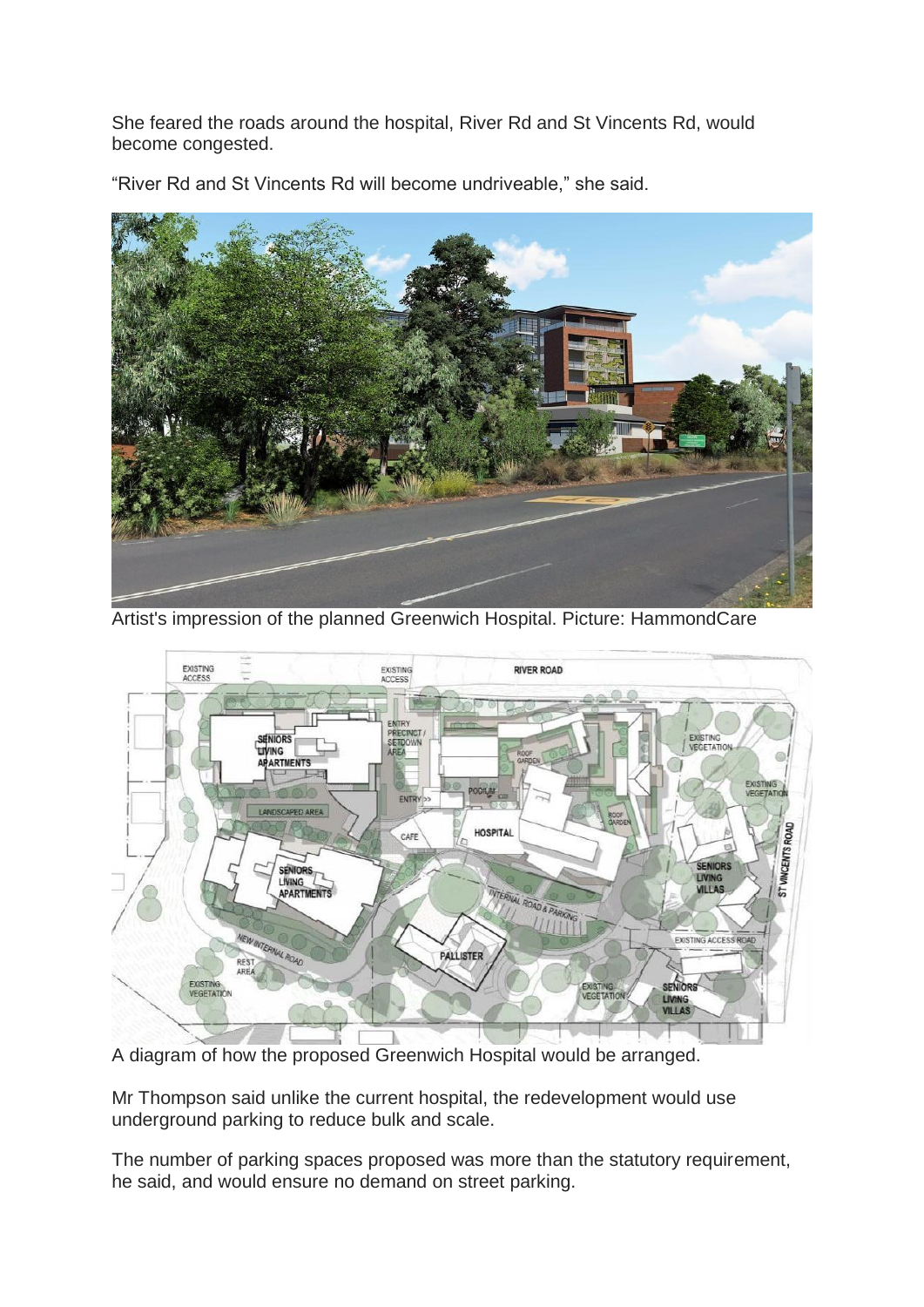Underground parking would also allow pedestrian-friendly landscaped grounds to be provided.



The entry to Greenwich Hospital. Picture: Barker Ryan Stewart

Mr Thompson believed the River Rd pedestrian and vehicle access points, and sightlines, would be improved.

No changes are proposed for the heritage-listed Pallister House, where dementia care is provided.



Lane Cove Mayor Pam Palmer is concerned homes could limit the hospital in future.

More than 50 trees are proposed to be removed for the works.